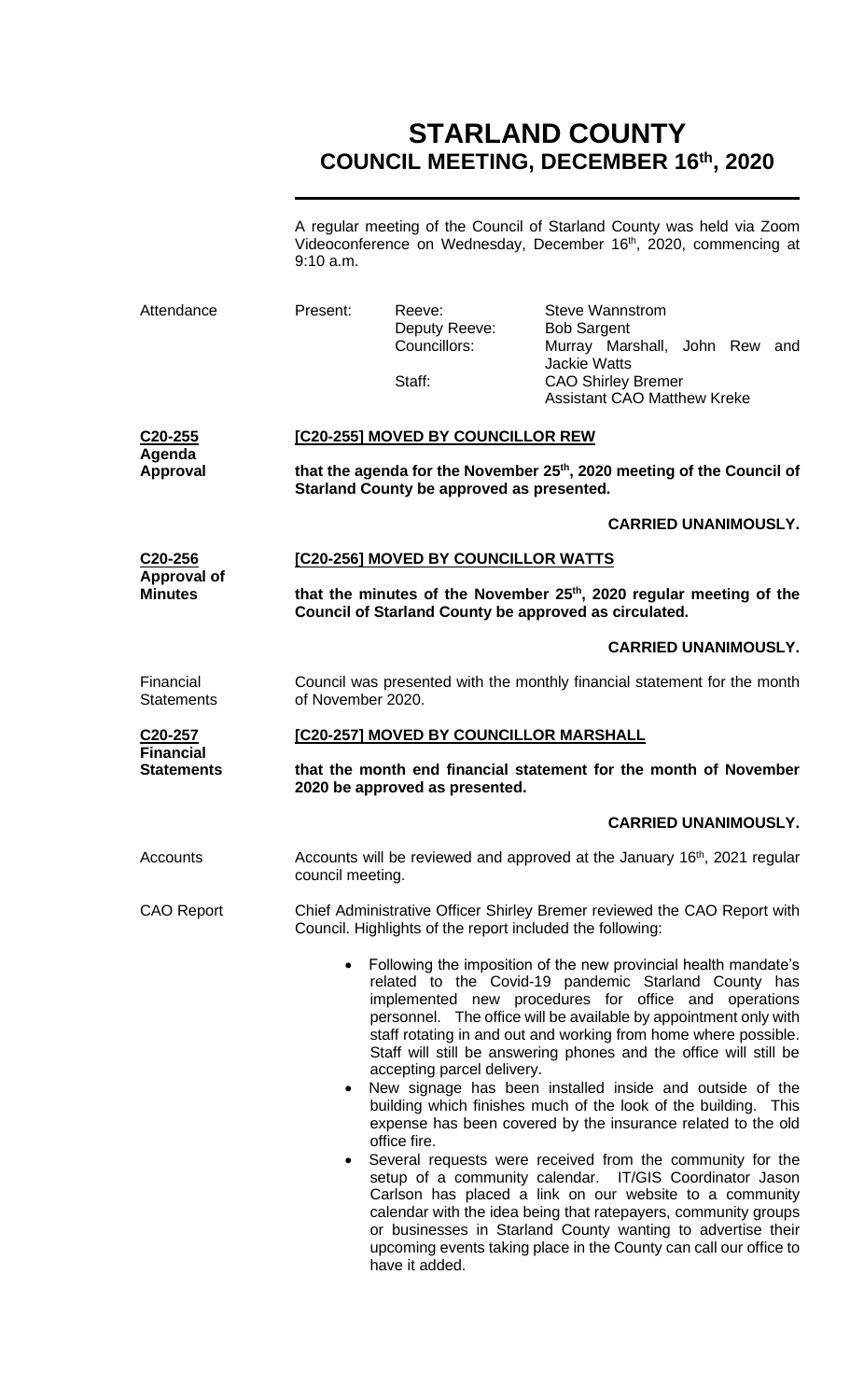| <b>PW Report</b>                           | CAO Bremer reviewed the PW Report with Council. Highlights of his report<br>included the following:                                                                                                                                                                                                                                                                                                                                                                                                          |  |  |  |
|--------------------------------------------|--------------------------------------------------------------------------------------------------------------------------------------------------------------------------------------------------------------------------------------------------------------------------------------------------------------------------------------------------------------------------------------------------------------------------------------------------------------------------------------------------------------|--|--|--|
|                                            | The PW Crew have been sanding and plowing, moving from<br>$\bullet$<br>shop to shop and putting up snow fencing.<br>The Shop Crew have been working on equipment and doing<br>$\bullet$<br>CVIPs, and helping with the move.<br>Gradermen have been blading roads and removing drifts.<br>$\bullet$<br>Ken has been working on staff performance reviews, the Morton<br>Pit application, Bridge File 8323 and researching different ways<br>to provide the 2021 gravel program.                              |  |  |  |
| <b>NRCB Letter</b>                         | Council was given a copy of a letter addressed to the Alberta Natural<br>Resources Conservation Board outlining Starland County concerns with the<br>approved dairy barn. The County to date has not received any information<br>regarding setbacks or an application to rezone the property to "Al" as would<br>be required under Starland County's Land Use Bylaw.                                                                                                                                         |  |  |  |
| Fire Marshall's<br><b>Annual Report</b>    | Council was given a copy of the annual Fire Marshall's report outlining the<br>issue faced in Starland County over the last year in regards to fire<br>emergency response. The report outlines the challenges faced by<br>Starland County Fire Department's given the Covid-19 pandemic and<br>outlines major goals for 2021 including updating the Fire Master Plan.                                                                                                                                        |  |  |  |
| <b>Policy 120-8</b>                        | Policy 120-8 was brought forward to Council following several changes<br>agreed to on the November 25 <sup>th</sup> meeting. Major changes include the<br>inclusion of additional ways of practicing public participation and guidelines<br>for when public participation would be used.                                                                                                                                                                                                                     |  |  |  |
| C20-258<br><b>Policy 120-8</b>             | [C20-258] MOVED BY COUNCILLOR WATTS                                                                                                                                                                                                                                                                                                                                                                                                                                                                          |  |  |  |
|                                            |                                                                                                                                                                                                                                                                                                                                                                                                                                                                                                              |  |  |  |
|                                            | that Policy 120-8, the Public Participation Policy, be approved as<br>submitted by Administration.                                                                                                                                                                                                                                                                                                                                                                                                           |  |  |  |
|                                            | <b>CARRIED UNANIMOUSLY.</b>                                                                                                                                                                                                                                                                                                                                                                                                                                                                                  |  |  |  |
| Covid-19 Municipal<br>Governance<br>Update | Municipal Affairs has released an update on Covid-19 Municipal<br>Governance. The report covers topics related to the recently released<br>provincial health mandates. Starland County is already implementing the<br>health mandate which will result in substantial changes to County<br>operations for the period between December 14 <sup>th</sup> and January 12 <sup>th</sup> , 2021.                                                                                                                  |  |  |  |
| <b>Grant Funding</b><br>Summary            | Council was given a copy of a summary of all outstanding grant monies held<br>or owed to Starland County. Decisions will have to be made about<br>allocating the outstanding Federal Gas Tax funds from 2018 onward.                                                                                                                                                                                                                                                                                         |  |  |  |
| Attendance                                 | At 10:00 a.m. Finance Manager Judy Fazekas attended the meeting.                                                                                                                                                                                                                                                                                                                                                                                                                                             |  |  |  |
| <b>Strategic Planning</b>                  | Finance Manager Fazekas updated Council on the process for developing<br>a County Strategic Plan. The community survey will be launched by the<br>beginning of January with alteration to the survey still to be made. Council<br>would like to review the survey before it is sent out.  The Strategic Planning<br>session to be organized with Council is still on track for the new year with a<br>quote for a planning consultant still forthcoming.                                                     |  |  |  |
| Interim Operating<br><b>Budget</b>         | Finance Manager Fazekas reviewed with Council two separate scenarios<br>for the 2021 budget based on the capital and operating priorities of Council.<br>The first estimate keeps taxes flat and still includes substantial capital and<br>a return to more normal operations spending. The second estimate<br>included an up to 4% increase across all tax rates with some additional<br>capital expenditures over estimate one. A draft interim budget will be<br>brought to the January 13, 2021 meeting. |  |  |  |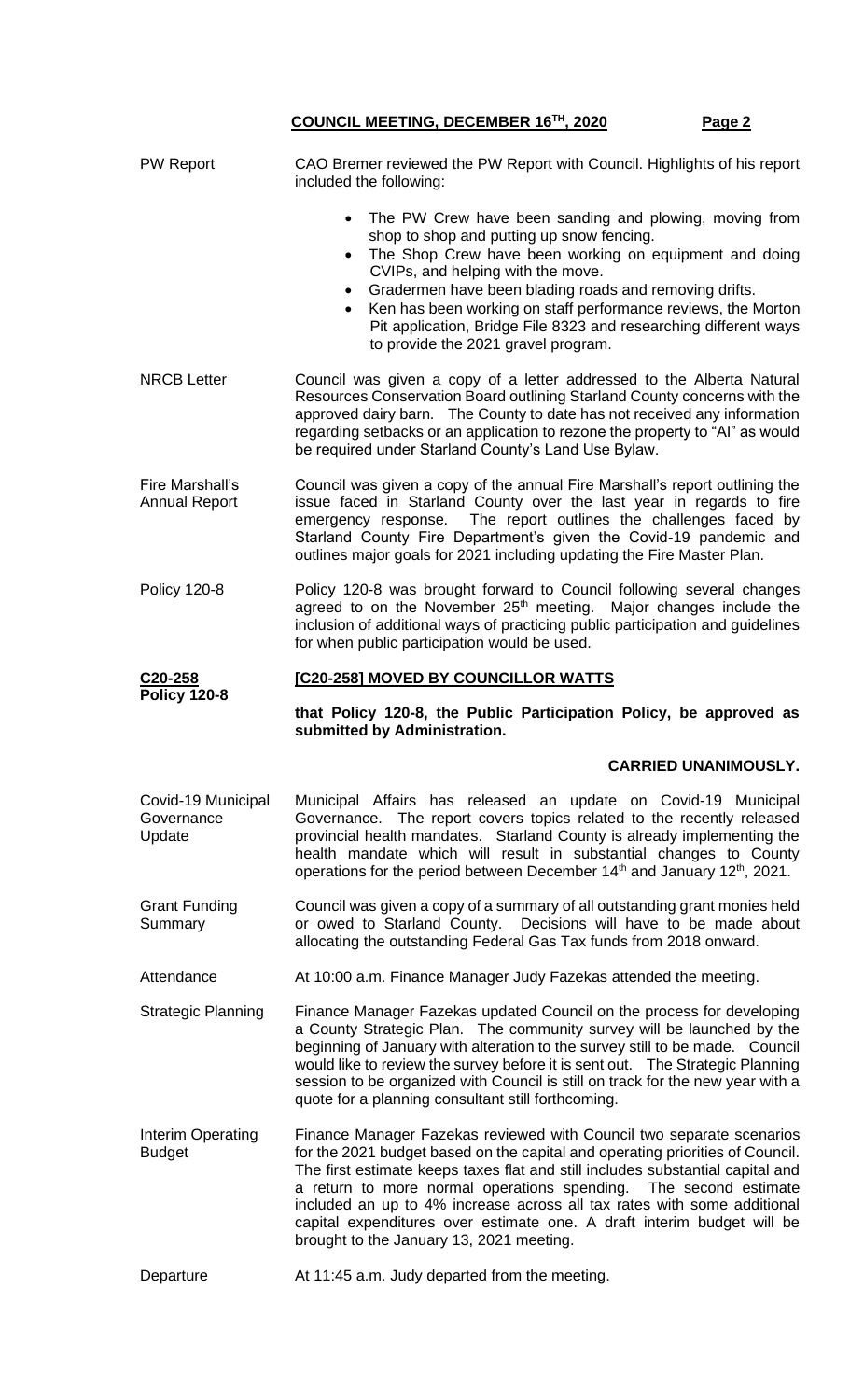| <b>Emerging Trends</b>                                                            | The Brownlee Law Emerging Trends legal seminar will be held online this<br>year for free, but registration is required and either February 11 <sup>th</sup> or February<br>18 <sup>th</sup> , 2021 is available. All Council members would like to register for the<br>$11^{th}$ .                                                                                                                                                                                                                                                                                                                                                                                                                                                                                                                                             |  |  |  |
|-----------------------------------------------------------------------------------|--------------------------------------------------------------------------------------------------------------------------------------------------------------------------------------------------------------------------------------------------------------------------------------------------------------------------------------------------------------------------------------------------------------------------------------------------------------------------------------------------------------------------------------------------------------------------------------------------------------------------------------------------------------------------------------------------------------------------------------------------------------------------------------------------------------------------------|--|--|--|
| FCM Membership                                                                    | The Federation of Canadian Municipalities annual membership fee is due<br>in the amount of \$648.29 for 2021/2022. Council was advised that without<br>a change the fee would be included in the 2021 budget.                                                                                                                                                                                                                                                                                                                                                                                                                                                                                                                                                                                                                  |  |  |  |
| <b>CRMA Spring</b><br>Zone Meeting                                                | The Central Zone Rural Municipalities of Alberta will be meeting on January<br>5 <sup>th</sup> , 2021 via Zoom Videoconference. No registration is required. The<br>resolution deadline is January 5 <sup>th</sup> , 2021.                                                                                                                                                                                                                                                                                                                                                                                                                                                                                                                                                                                                     |  |  |  |
| <b>Water Rates</b>                                                                | Assistant CAO Kreke submitted his annual review of Starland County water<br>rates. The goal as specified in early 2019 was to recover 100% of water<br>supply costs and 50% of capital replacement costs as estimated using 50%<br>of Starland County water infrastructure depreciation as calculated at year<br>end. The current rate structure does not meet this goal as expenses have<br>been increasing faster than rates and future adjustments will have to make<br>up for the shortfalls now. Matthew advised Council that a portion of the<br>monies collected should be put towards a water infrastructure reserve fund.<br>Council was presented with proposed amending Bylaw 1159, a bylaw to<br>amend Schedule C or Bylaw 1137 for the purpose of increasing water rates<br>charged to Starland County customers. |  |  |  |
| C20-259<br><b>Bylaw 1159-</b><br><b>Motion to</b><br><b>Establish</b>             | [C20-259] MOVED BY COUNCILLOR WATTS                                                                                                                                                                                                                                                                                                                                                                                                                                                                                                                                                                                                                                                                                                                                                                                            |  |  |  |
|                                                                                   | that Bylaw 1159, for the purpose of amending Schedule C of Bylaw<br>1137, the Water Utility Bylaw, and to repeal Bylaw 1147, be established.                                                                                                                                                                                                                                                                                                                                                                                                                                                                                                                                                                                                                                                                                   |  |  |  |
|                                                                                   | <b>CARRIED UNANIMOUSLY.</b>                                                                                                                                                                                                                                                                                                                                                                                                                                                                                                                                                                                                                                                                                                                                                                                                    |  |  |  |
| C <sub>20</sub> -260<br><b>Bylaw 1159-</b><br>1 <sup>st</sup> Reading             | [C20-260] MOVED BY COUNCILLOR MARSHALL                                                                                                                                                                                                                                                                                                                                                                                                                                                                                                                                                                                                                                                                                                                                                                                         |  |  |  |
|                                                                                   | that Bylaw 1159, for the purpose of amending Schedule C of Bylaw<br>1137, the Water Utility Bylaw, and to repeal Bylaw 1147, be given first<br>reading.                                                                                                                                                                                                                                                                                                                                                                                                                                                                                                                                                                                                                                                                        |  |  |  |
|                                                                                   | <b>CARRIED UNANIMOUSLY.</b>                                                                                                                                                                                                                                                                                                                                                                                                                                                                                                                                                                                                                                                                                                                                                                                                    |  |  |  |
| C20-261<br><b>Bylaw 1159-</b><br>2 <sup>nd</sup> Reading                          | [C20-261] MOVED BY COUNCILLOR REW                                                                                                                                                                                                                                                                                                                                                                                                                                                                                                                                                                                                                                                                                                                                                                                              |  |  |  |
|                                                                                   | that Bylaw 1159, for the purpose of amending Schedule C of Bylaw<br>1137, the Water Utility Bylaw, and to repeal Bylaw 1147, be given<br>second reading.                                                                                                                                                                                                                                                                                                                                                                                                                                                                                                                                                                                                                                                                       |  |  |  |
|                                                                                   | <b>CARRIED UNANIMOUSLY.</b>                                                                                                                                                                                                                                                                                                                                                                                                                                                                                                                                                                                                                                                                                                                                                                                                    |  |  |  |
| C20-262<br><b>Bylaw 1159-</b><br><b>Motion to Have</b><br>3 <sup>rd</sup> Reading | <b>[C20-262] MOVED BY DEPUTY REEVE SARGENT</b>                                                                                                                                                                                                                                                                                                                                                                                                                                                                                                                                                                                                                                                                                                                                                                                 |  |  |  |
|                                                                                   | that Bylaw 1159, for the purpose of amending Schedule C of Bylaw<br>1137, the Water Utility Bylaw, and to repeal Bylaw 1147, be given third<br>reading at this meeting.                                                                                                                                                                                                                                                                                                                                                                                                                                                                                                                                                                                                                                                        |  |  |  |
|                                                                                   | <b>CARRIED UNANIMOUSLY.</b>                                                                                                                                                                                                                                                                                                                                                                                                                                                                                                                                                                                                                                                                                                                                                                                                    |  |  |  |
| C20-263<br><b>Bylaw 1159-</b><br>3rd and Final<br>Reading                         | [C20-263] MOVED BY REEVE WANNSTROM                                                                                                                                                                                                                                                                                                                                                                                                                                                                                                                                                                                                                                                                                                                                                                                             |  |  |  |
|                                                                                   | that Bylaw 1159, for the purpose of amending Schedule C of Bylaw<br>1137, the Water Utility Byalw, and to repeal Bylaw 1147, be given third<br>reading and finally passed.                                                                                                                                                                                                                                                                                                                                                                                                                                                                                                                                                                                                                                                     |  |  |  |

**CARRIED UNANIMOUSLY.**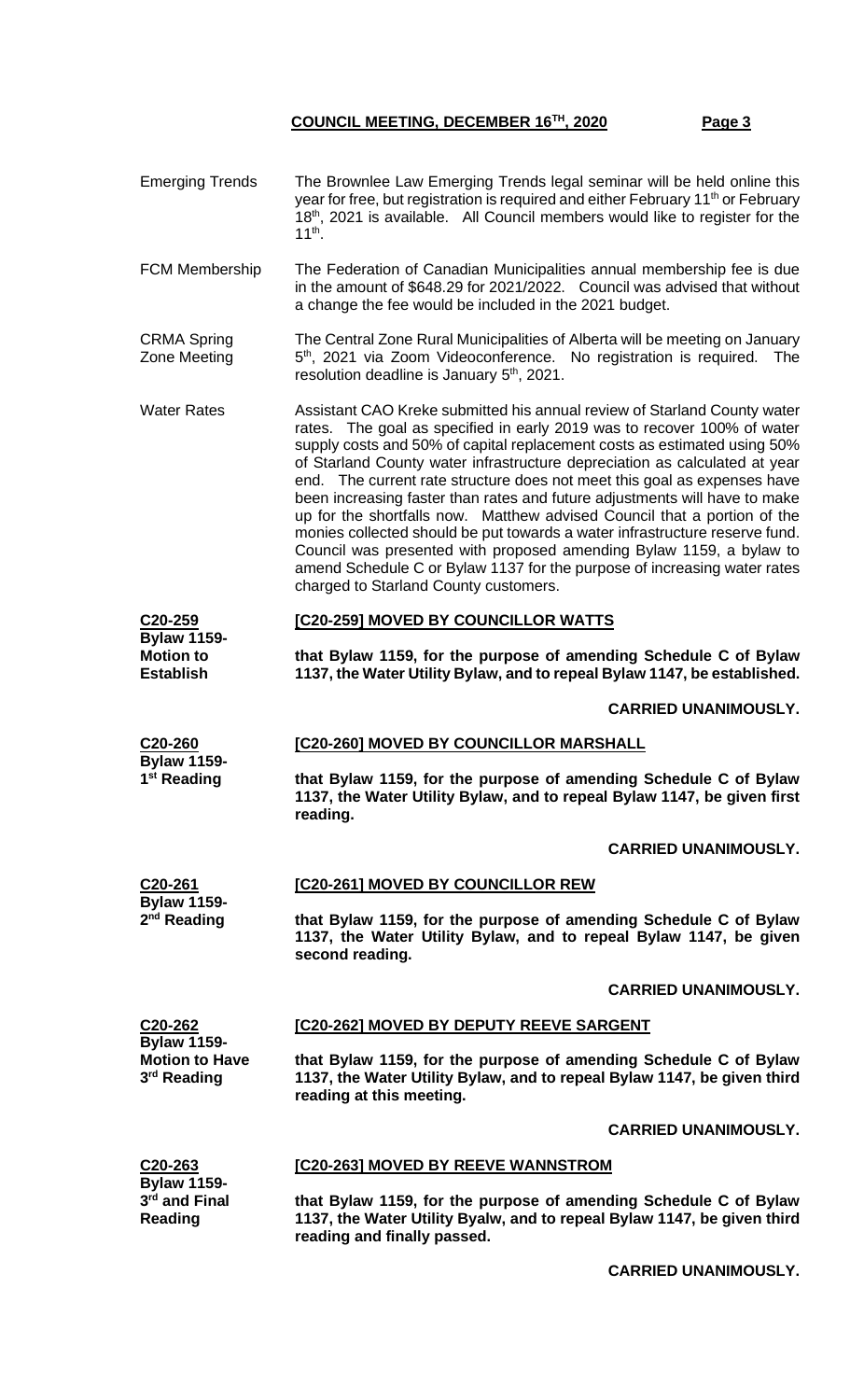RMA Bulletin CAO Bremer reviewed with Council the contents of two recently released

|                                                                    | RMA Update Bulletins. The first outlines changes to the Municipal<br>Planning and Development legislation brought on by Bill 48 which aims to<br>reduce red tape in government. Important changes include the expanded<br>use of off-site levies. The second update asks for feedback on the<br>Province's recently completed flood mapping. Several areas along the<br>Red Deer River have changes made to them in Starland County.                                                                                                    |  |  |  |
|--------------------------------------------------------------------|-----------------------------------------------------------------------------------------------------------------------------------------------------------------------------------------------------------------------------------------------------------------------------------------------------------------------------------------------------------------------------------------------------------------------------------------------------------------------------------------------------------------------------------------|--|--|--|
| <b>Palliser Grant</b>                                              | Palliser Regional Municipal Services is asking for Council support in its'<br>grant application for funding a new strategic plan and funding formula<br>review.                                                                                                                                                                                                                                                                                                                                                                         |  |  |  |
| C20-264                                                            | [C20-264] MOVED BY COUNCILLOR MARSHALL                                                                                                                                                                                                                                                                                                                                                                                                                                                                                                  |  |  |  |
| <b>Palliser Grant</b><br><b>Support</b>                            | that Starland County Council authorizes Starland County to<br>participate in an application for the "Palliser Regional Service<br>Enhancement Project" submitted by the Village of Acme with Palliser<br>Regional Municipal Services as the Primary Contractor under the<br>Intermunicipal Collaboration component of the Alberta Community<br>Partnership program; further that Starland County, as a grant partner,<br>agrees to abide by the terms of a Condition Grant Agreement<br>government in the purpose and use of the grant. |  |  |  |
|                                                                    | <b>CARRIED UNANIMOUSLY.</b>                                                                                                                                                                                                                                                                                                                                                                                                                                                                                                             |  |  |  |
| C20-265<br><b>Sage Analytics</b><br><b>Consulting</b>              | [C20-265] MOVED BY COUNCILLOR REW                                                                                                                                                                                                                                                                                                                                                                                                                                                                                                       |  |  |  |
|                                                                    | that Starland County contract with SAGE Analytics to facilitate the<br>2020 CAO Performance Evaluation for a total contract price of<br>\$4,800.00 plus travel expenses plus GST.                                                                                                                                                                                                                                                                                                                                                       |  |  |  |
|                                                                    | <b>CARRIED UNANIMOUSLY.</b>                                                                                                                                                                                                                                                                                                                                                                                                                                                                                                             |  |  |  |
| C <sub>20</sub> -266<br><b>Brownlee LLP</b><br><b>Legal Advice</b> | [C20-266] MOVED BY DEPUTY REEVE SARGENT                                                                                                                                                                                                                                                                                                                                                                                                                                                                                                 |  |  |  |
|                                                                    | that Starland County pay invoices in the amount of \$6,201.25 to<br>Brownlee LLP to cover the cost of Council related legal confidential<br>matters.                                                                                                                                                                                                                                                                                                                                                                                    |  |  |  |
|                                                                    | <b>CARRIED UNANIMOUSLY.</b>                                                                                                                                                                                                                                                                                                                                                                                                                                                                                                             |  |  |  |
| Economic<br>Development<br>Proposal                                | Community Futures would like to put in a concession stand for the lookout<br>point at Horse Thief Canyon and would like Starland County's support in<br>purchasing the C-Can that would be placed there as well as acting as the<br>signatory for the electricity connection ATCO would put in though<br>Community Futures would cover the cost.                                                                                                                                                                                        |  |  |  |
| C <sub>20</sub> -267                                               | [C20-267] MOVED BY DEPUTY REEVE SARGENT                                                                                                                                                                                                                                                                                                                                                                                                                                                                                                 |  |  |  |
| <b>Community</b><br><b>Futures Proposal</b>                        | that Starland County pay up to \$4,500.00 for the purchase of a C-Can<br>for the lookout point at Horse Thief Canyon and support Community<br>Futures Big Country in getting an electricity hook-up put into the same<br>location.                                                                                                                                                                                                                                                                                                      |  |  |  |
|                                                                    | <b>CARRIED UNANIMOUSLY.</b>                                                                                                                                                                                                                                                                                                                                                                                                                                                                                                             |  |  |  |
| Council<br>Committees                                              | All councillors present reported briefly on the committees to which they are<br>appointed.                                                                                                                                                                                                                                                                                                                                                                                                                                              |  |  |  |
| Council<br>Communications                                          | <b>Council Communications:</b>                                                                                                                                                                                                                                                                                                                                                                                                                                                                                                          |  |  |  |
|                                                                    | Marigold Library re: Amendment to Schedule "C"<br>i)<br>ii)<br>Prairie Land School Division re: Board Highlights<br>Delia and District Dawson Historical Museum Society re: Letter of<br>iii)<br>Support for Historical Research Project on Violet Barss                                                                                                                                                                                                                                                                                |  |  |  |